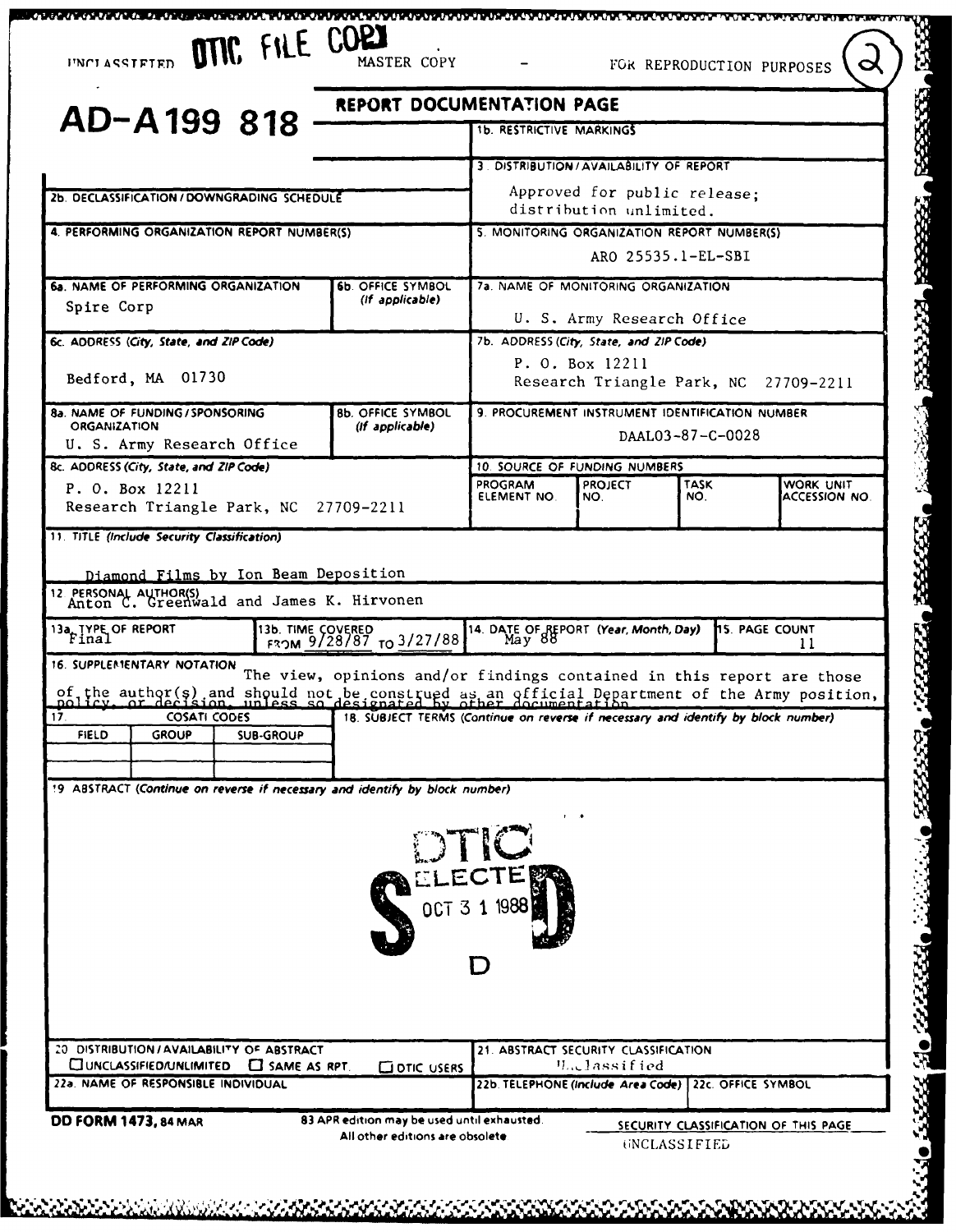**ASSESSMARE** 

**ALBERTARY** 

**RESERVED DESERVATION** 



31 May **1988**

**U.S.** Army Research Office P.O. box 12211 Research Triangle Park, **NC** 27709-2211

Attention: Richard **0.** Ulsh

Reference: Contract DAAL03-87-C-0028

bear Mr. Ulsh:

Enclosed please find six copies of Spire's Final Report (FR-10109) entitled "Diamond Films by Ion Beam Deposition" for the above referenced contract.

Please contact Dr. Anton Greenwald or Dr. James Hirvonen if you have any questions regarding this report.

Sincerely,

**SPIRE CURPURATION** 

Judy Breen

Publications Coordinator

**JB-ddk**

cc: Dr. Carl Nelson, Sb1G **(1)** Dr. M. Littlejohn, U.S. Army Research Office (1) File 10109



**0**

**I8 102 6 12**

**SPIRE CORPORATION:/ PATRIOTS PARK /BEDFORD, MASSACHUSETTS 01730, 617 275-6000 ,"TELEX: 951072 ' CABLE: "SPIRECORP'**

\*.%' ~ ~ %\* 45\*, *4\*',* 45454~5~~~ **.J**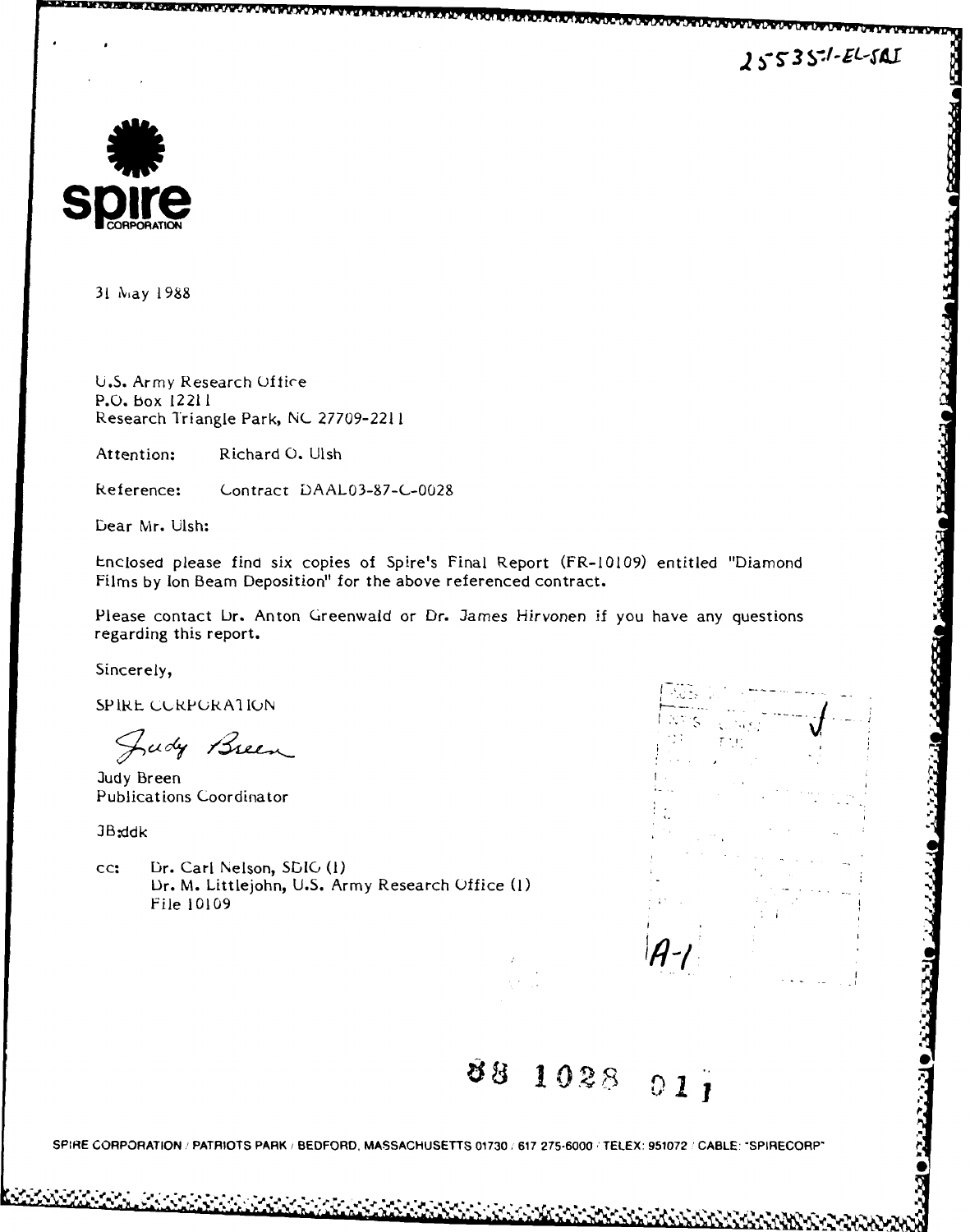# A Final Report for: DIAMOND FILMS BY ION BEAM DEPOSITION

Prepared under: Contract DAAL03-87-C-0028

Submitted to: U.S. Army Research Office Research Triangle Park, NC 27709-221I

> Prepared by: Anton C. Greenwald, Ph.D. James K. Hirvonen, Ph.D.

Submitted **by:** SPIRE CORPORATION Patriots Park Bedford, MA 01730

## APPROVED FOR PUBLIC RELEASE; DISTRIBUTION UNLIMITED

The views, opinions, and/or findings contained in this report are those of the author(s) and should not be construed as an official Department of the Army position, policy, or decision, unless so designated by other documentation.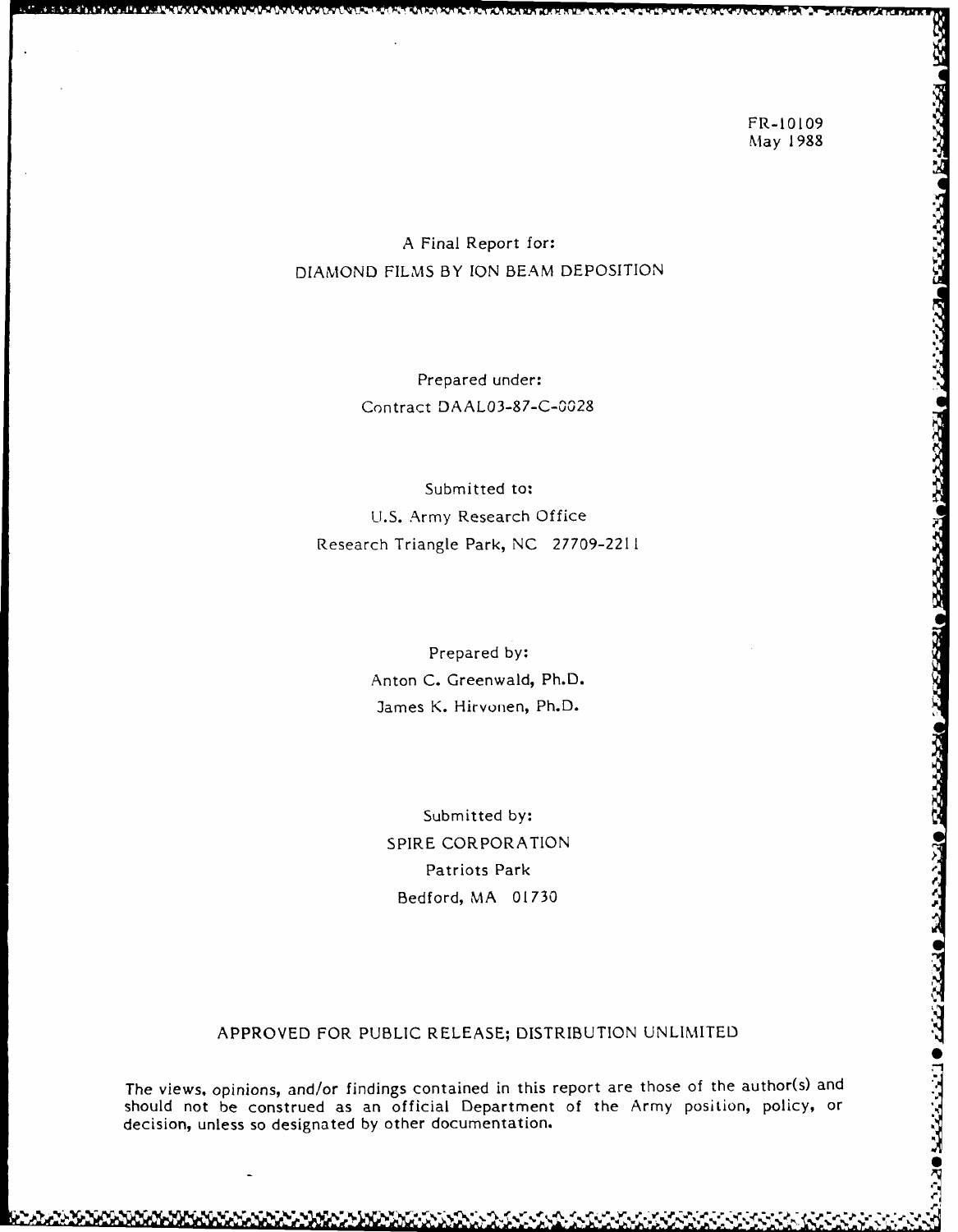#### FOREWORD

Diamond-like films potentially valuable as X-ray lithography masks were fabricated by high rate ion beam deposition using a non-mass analyzed ion source. The high deposition rate reduced the percent of impurities found in the film under normal high vacuum conditions, and left a very hard, continuous and uniform surface. The crystal structure of the film could not be ascertained but it was not epitaxial with the structure of the silicon substrate.

Mass analyzed ion beam deposition was the original experiment intended for this research. Very careful design of a deceleration lens to ensure correct energy of ions decelerated from 35 keV to 100 eV was successfully implemented, However, the current density achieved on the target was under 100 microamperes/cmf. The deposition rate achieved was less than 3 nm/hour. Although the vacuum system was pumped down and baked out and maintained at the lowest possible level consistent with ion implanter operation **(10-7** torr), residual oxygen gas contamination entering the film exceeded 10 atomic percent, and the films were also not epitaxial with the substrate.

 $\Delta$ Non-mass analyzed ion beam deposition can be commercialized with reasonable throughput and final coat of the proposed product. This technology could provide superior masks for the next generation of photolithography of submicron features.  $\sqrt{125}$ 

 $\frac{1}{1+\frac{1}{2}}$ 

4 **I/**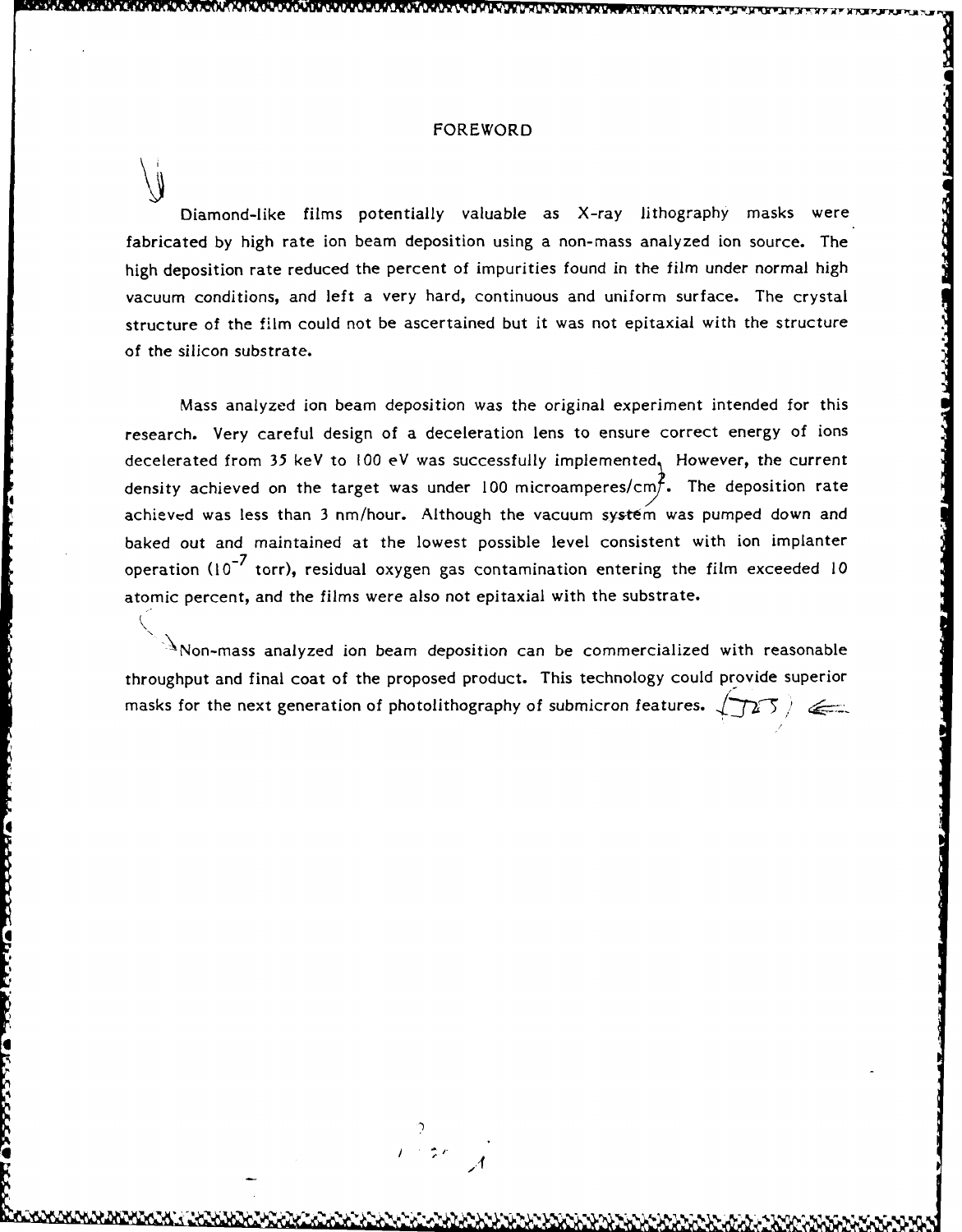# TABLE OF **CONTENTS**

| Section |             |                                                                   | Page |
|---------|-------------|-------------------------------------------------------------------|------|
| A       |             | STATEMENT OF THE PROBLEM STUDIED. 1                               |      |
| B       |             | SUMMARY OF THE MOST IMPORTANT RESULTS 2                           |      |
| C       |             | LIST OF ALL TECHNICAL PUBLICATIONS 2                              |      |
| D       |             |                                                                   |      |
| Е       |             |                                                                   |      |
|         | E, I<br>E.2 | Mass Analyzed Deposition 2<br>Non-Mass Analyzed Beam Deposition 7 |      |

ROCKSON RESERVED BESSEES TO CONSIDERATIONS

2222220

**ORSPERS** 

b.<br>Do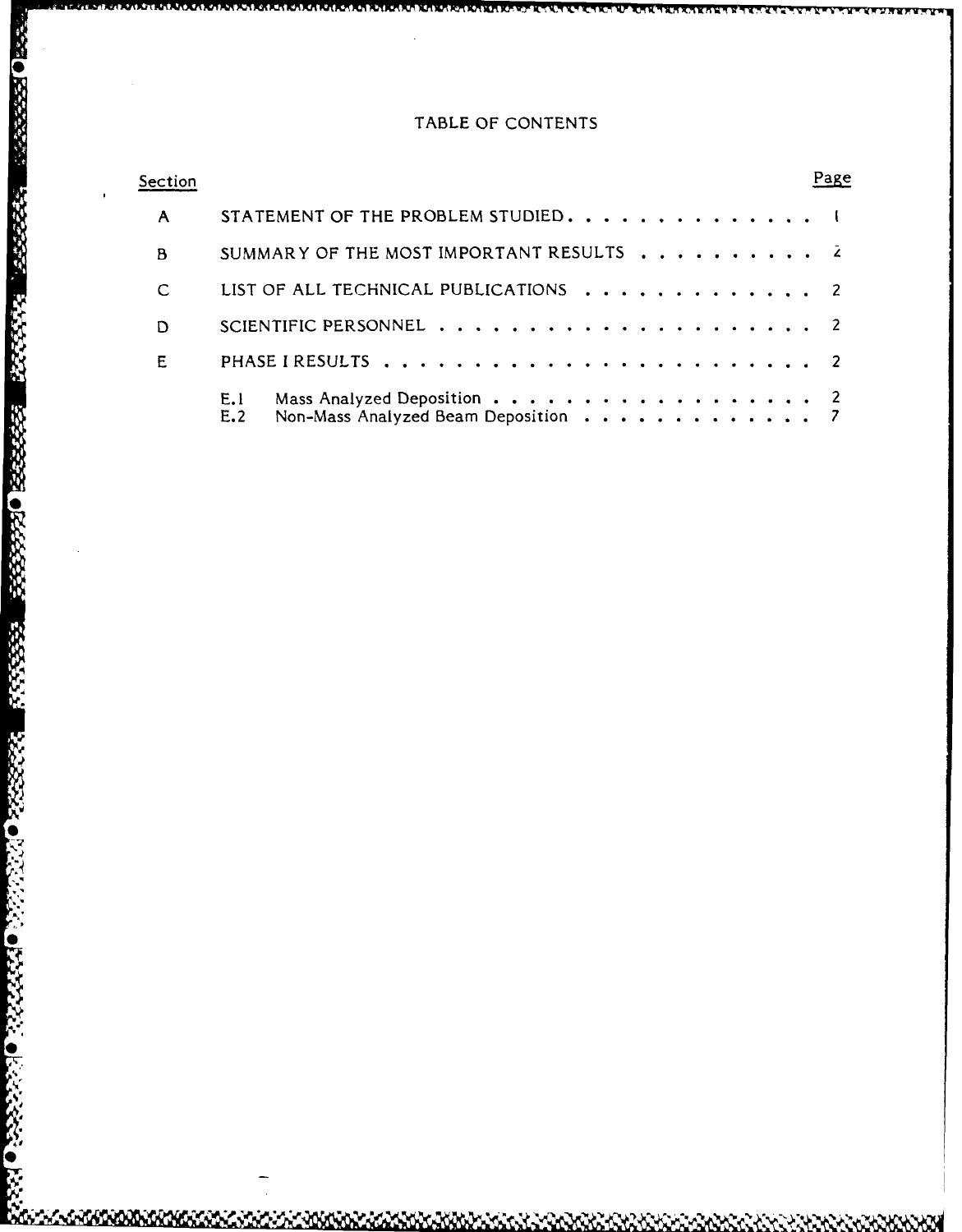# LIST OF ILLUSTRATIONS

| Figure |                                                                                                                                                | Page |
|--------|------------------------------------------------------------------------------------------------------------------------------------------------|------|
|        | Photograph of the Deceleration Lens used for Mass                                                                                              |      |
|        | Schematic Diagram of the Deceleration Lens                                                                                                     |      |
| 3      | Electrical Diagram of the Installation of the<br>Deceleration Lens showing the Isolated Bias Power<br>Supply and Isolated Heater Power Supply4 |      |
| 4      | ESCA Survey of Mass-Analyzed IBD Film after                                                                                                    |      |
| 5      | Electron Channeling Patterns Seen in IBD                                                                                                       |      |
| 6      | Schematic of Spire's IBED System. 10                                                                                                           |      |
|        |                                                                                                                                                |      |
| 8      | ESCA Survey of Non-Mass Analyzed IBD                                                                                                           |      |

# LIST OF TABLES

්රයක් නියෝජයේ

**22444** 

Ŋ

| <u>Table</u>             |                                                                                                                                                                          | Page |  |
|--------------------------|--------------------------------------------------------------------------------------------------------------------------------------------------------------------------|------|--|
| $\mathbf{1}$             | Atomic Composition of Films. $\ldots$ . $\ldots$ . $\ldots$ . $\ldots$ . $\ldots$ . 5                                                                                    |      |  |
| $\overline{\phantom{a}}$ | Ion Beam Deposition and Ion Beam Assisted Depositions<br>Used to Produce Diamond-like Coatings on $Si \cdot \cdot \cdot \cdot \cdot \cdot \cdot \cdot \cdot \cdot \cdot$ |      |  |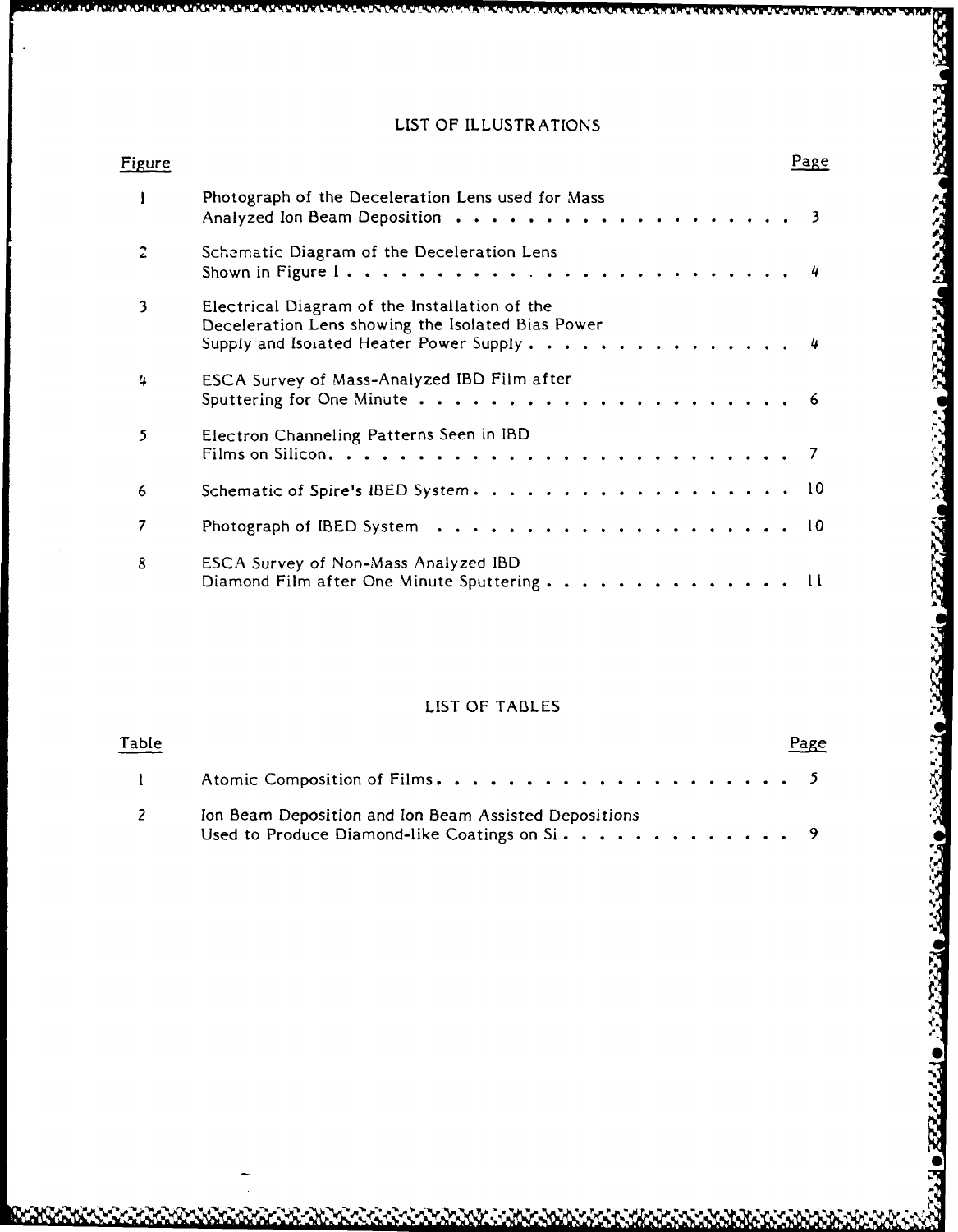Mass analyzed and non-mass analyzed ion beams were used to deposit carbon films on silicon wafers. Extremely hard, dense coatings that have diamond properties (as opposed to i-carbon) were achieved with high current beams of ionized methane and argon. Residual contaminants of nitrogen and oxygen were minimized. Films deposited by low current mass analyzed beams were heavily contaminated by oxygen. The films are not considered suitable substrate for electronic devices, but are potentially valuable for use as X-ray lithography masks.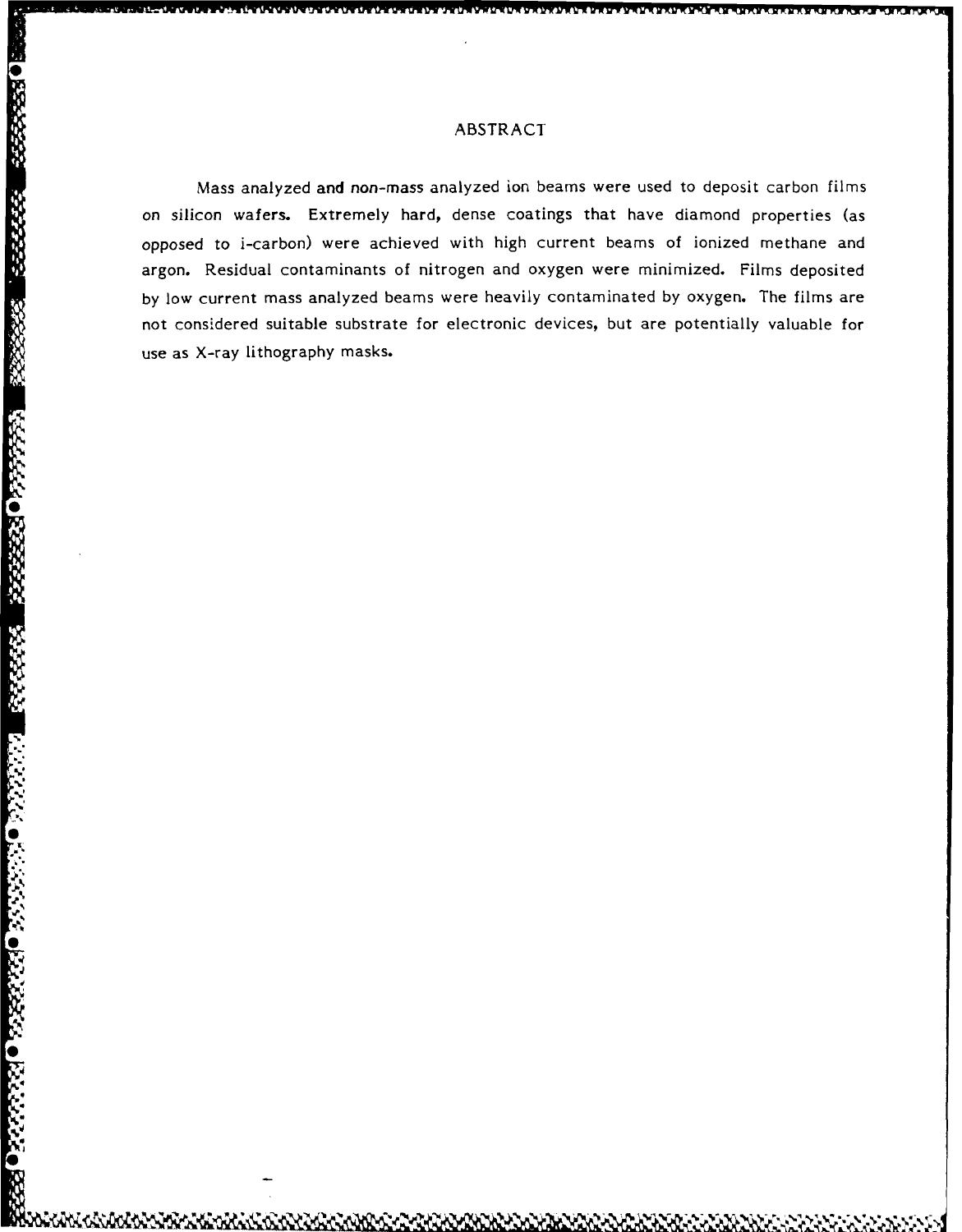Appropriately doped diamond is a semiconductor material with an extremely high band gap, high carrier velocity, high radiation resistance and high operating temperature capability. Attempts to grow diamond films on silicon so as to integrate the two types of devices have failed.  $\binom{1}{1}$ 

The objective of this Phase I research was to investigate ion beam deposition (IBD) of carbon as a method to deposit diamond films on silicon in selected areas so that very high speed devices, and/or ultraviolet optical sensors could be integrated with silicon ICs for readout and control.

IBD is a vacuum process. It differs from sputtering in that the energy of the incident ion is reduced to the point where the sputtering yield is less than one; i.e., fewer than one atom is ejected from the substrate for each incident ion. The maximum energy for which this can be observed differs for each ion mass but is typically less than 1 keV for all species. Because the thermal equivalent temperature of the incident ion is so high, the final structure of the deposited film may take forms not available to thermal processes. Hence the growth of diamond films at very low temperatures and pressures may be possible by IBD. Chemical vapor deposition has not been satisfactory.<sup>(1)</sup>

Diamond has a smaller lattice constant than silicon so that epitaxial growth of a film on silicon directly may not occur. The original proposal called for experiments on grapho-epitaxy,<sup>(2)</sup> or crystal growth forced by small etched features on the substrate, and experiments on heteroepitaxy on boron-nitride films deposited on silicon. Actual experiments concentrated on deposition on silicon substrates directly, as this proved difficult enough, and tested deposition on salt crystals with the intent of removing the film to study its crystal structure.

Background contamination is another problem seen with experiments on depositing diamond films. Hydrogen must be included in the ion beam to prevent the formation of graohite. Oxygen must be excluded. The use of a high energy ion implanter was proposed as the facility could allow sputter cleaning of the substrate with argon, or another inert gas species, prior to deposition to remove residual surface oxide; and the facility would allow the use of a mass analyzer to insure the purity of the ion beam.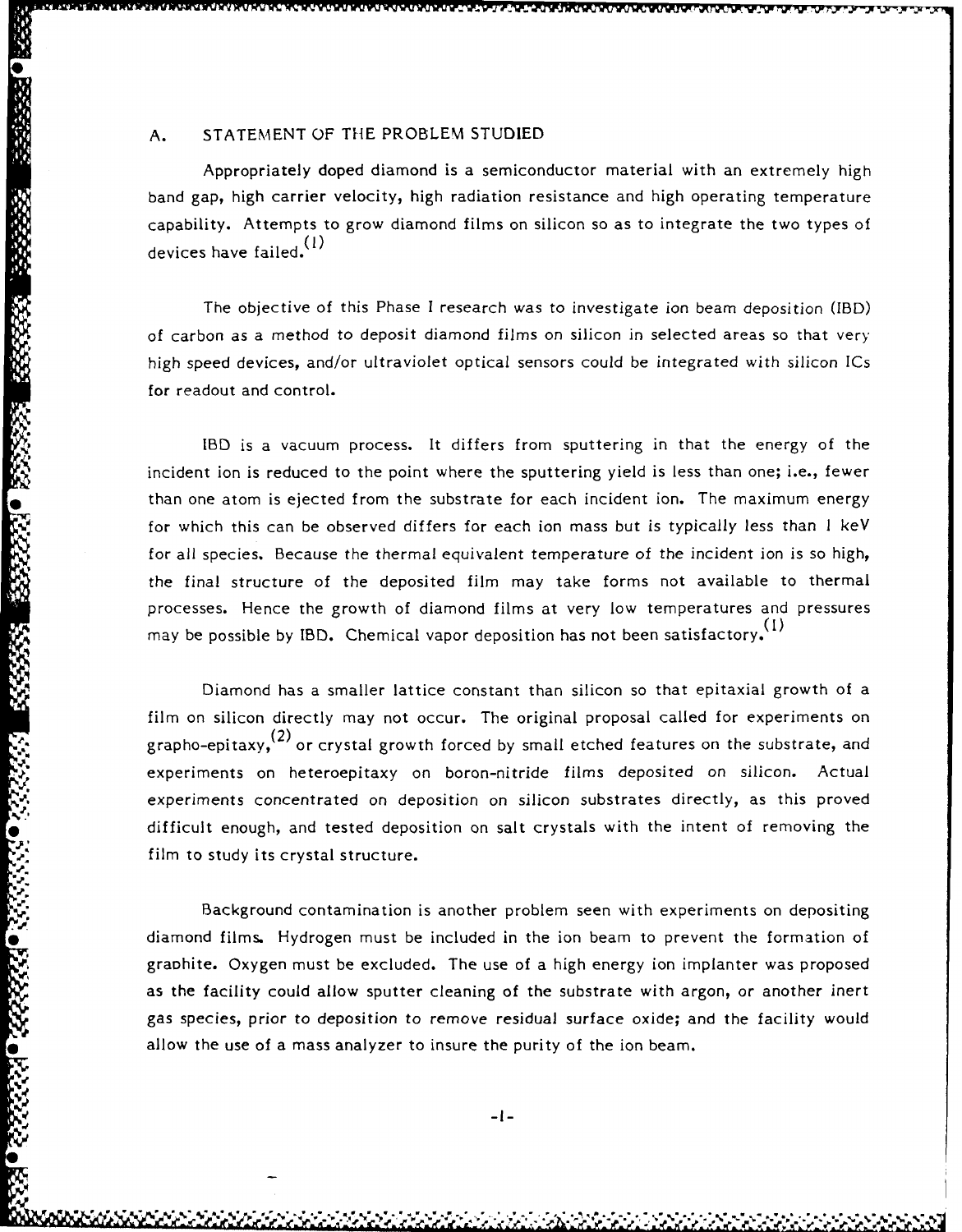IBD of diamond films with a mass analyzed beam failed, while deposition with a non-mass analyzed beam produced a hard transparent film with an index of refraction close to that of diamond.

Film deposition with a mass analyzed decelerated carbon beam had a very low growth rate, under **10** nm/hour. The resulting film contained significant concentrations of oxygen, over 30% atomic, and the experiment was dropped in favor of non-mass analyzed deposition so as to obtain higher deposition rates. Self-sputtering of the film by the ion beam did not reduce the deposition rate.

Film deposition using a non-mass analyzed ion beam had a high growth rate, over **100** Angstroms/minute, and produced a very hard coating (Knoop hardness over 1000) with an index of refraction close to that of diamond (2.4 to 2.5). This film contained less than **5%** oxygen, nearly all of which may have been a spurious signal in the analysis technique, and less than 0.2% argon which was used as a diluent gas in the ion beam.

## C. LIST OF ALL TECHNICAL PUBLICATIONS

No technical publications have been produced at this time; however, an abstract will be submitted to the Materials Research Society Symposium **A,** Processing and Characterization of Materials Using Ion Beams, scheduled for this November, 1988. Papers presented at this meeting will be published in the MRS Symposium proceedings series and acknowledgement will be given to the source of funding..

#### **D.** SCIENTIFIC PERSONNEL

**SOCIETY CONTROL SESSION SESSIONS** 

555555

**RANACISSORIA OPANACISSESSE** 

All work on this program was performed by Dr. Anton C. Greenwald and Dr. James K. Hirvonen. There were no graduate students involved and no personnel will apply this research to any part of the work required for an advanced degree.

#### E. PHASE I RESULTS

### **E.I** Mass Analyzed Deposition

The key facility used for accelerating the ion beam and mass analyzing was a Varian-Extrion 200-1000 with a nominal beam current of 1.0 mA. The beam is extracted from the final magnet without electrostatic scanning into a large chamber where a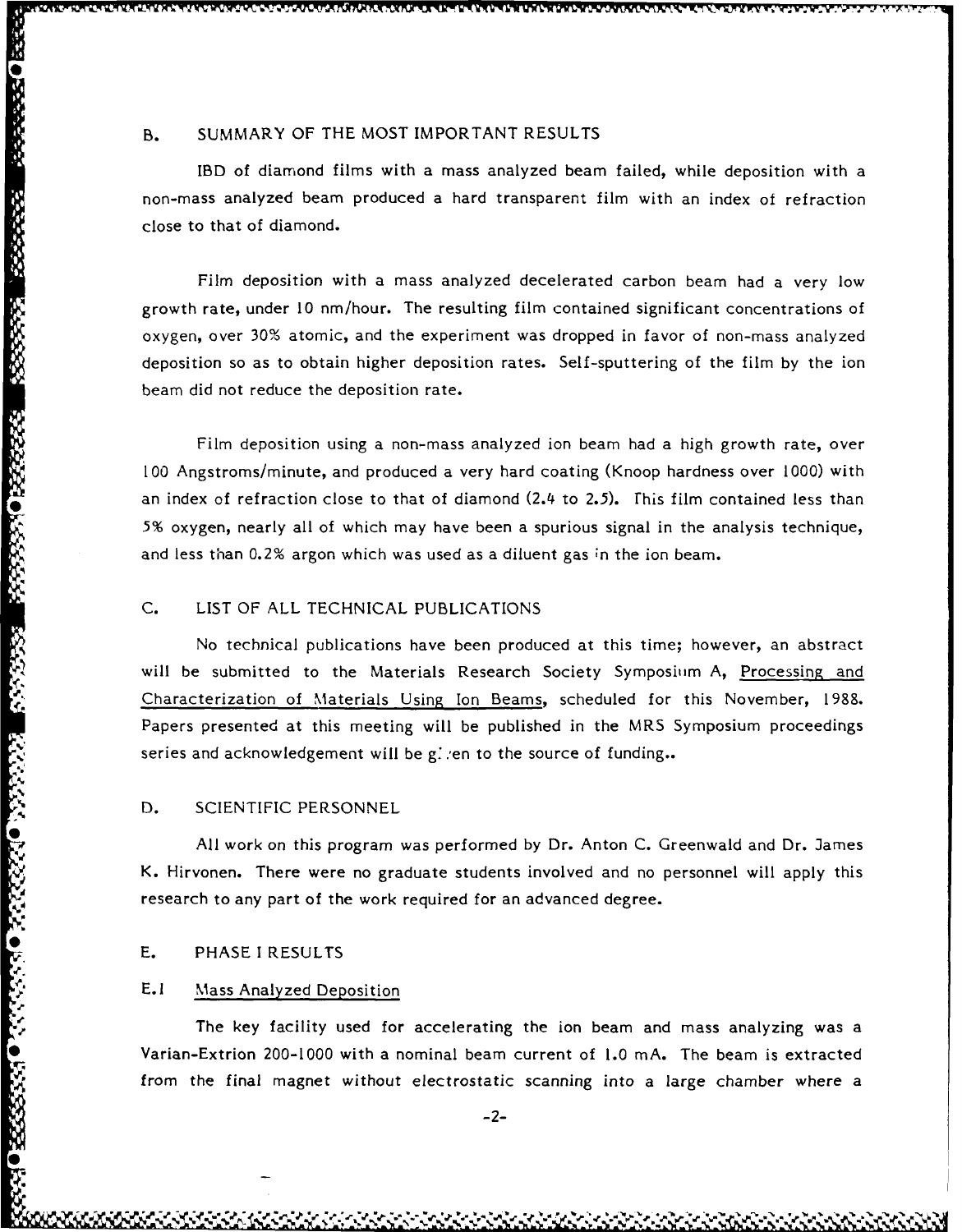rotating fixture normally allows material to be implanted (silicon wafers) by means of being scanned mechanically in front of the fixed beam.

To obtain a low energy ion beam, about **100** eV, it is necessary to run this facility at about 35 keV extraction energy for the ions to have measurable current at the port, and then decelerate the ions to zero potential. The electrostatic lens used for this is shown in Figure I and schematicaly in Figure 2. The lens is constructured so that the electric fields will focus the beam as it decelerates to prevent beam blowup from electrostatic forces. This lens was connected directly to the extraction power supply of the accelerator in series with a bias power supply as shown in Figure 3. This arrangement reduces the variation in ion energy with fluctuations in the accelerating voltage. High frequency ripple could still affect the ion energy as the particles move slowly compared to the speed of light and the time delay as the particles traversed the mass analyzer would allow for some voltage variation. Note that a 0.003% variation between the accelerating and decelerating high voltages would produce a **10%** variation in the final ion energy at the substrate surface.



FIGURE **1.** PHOTOGRAPH OF THE DECELERATION LENS USED FOR MASS ANALYZED **lJN** BEAM DEPOSITION.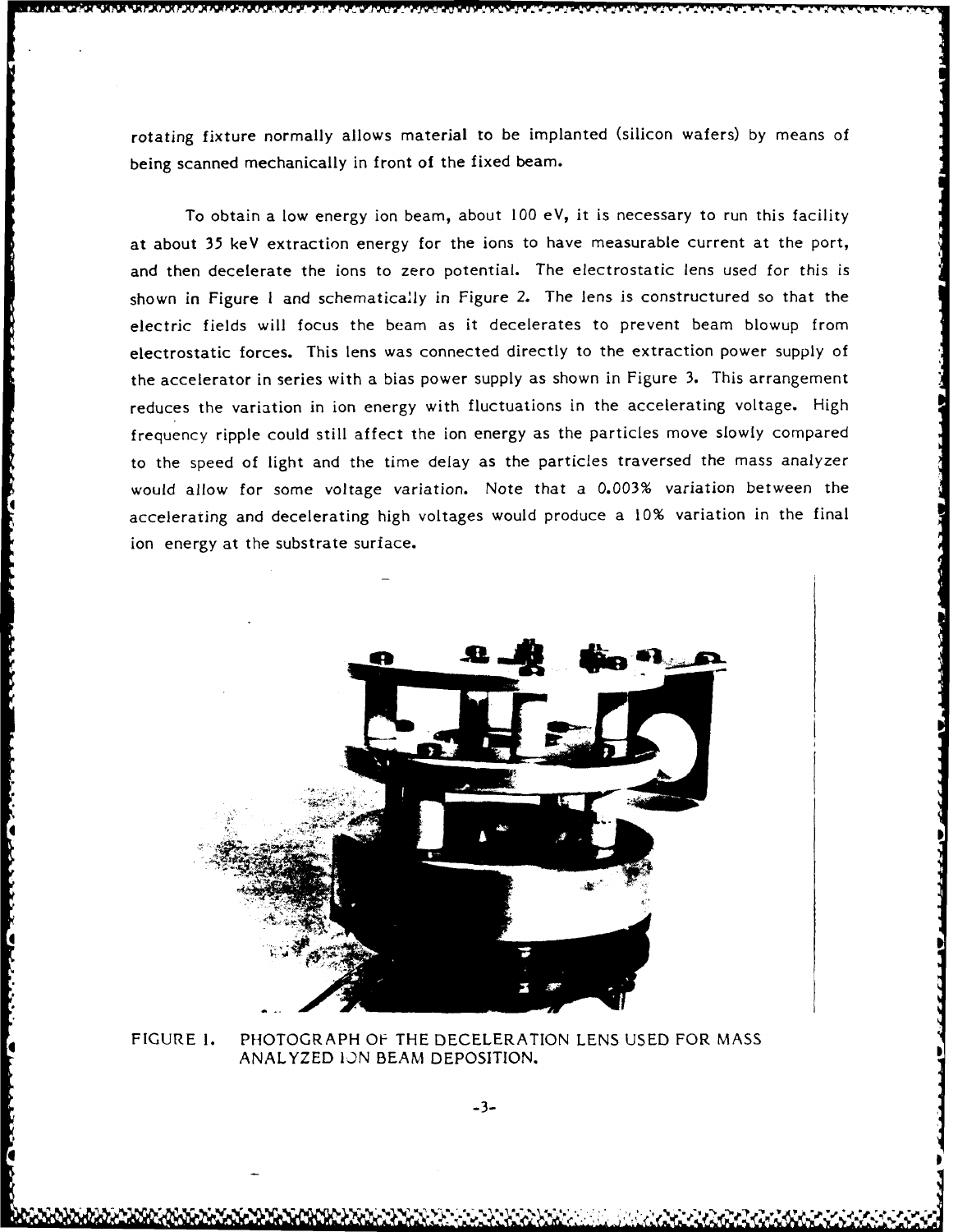

1222224

122221

88888022223

13335557

 $-2555550$ 

<u>UK IN ZING TANG PANG TANG PANG TANG PANG TANG PANG TA</u>

SCHEMATIC DIAGRAM OF THE DECELERATION LENS SHOWN IN FIGURE 2. FIGURE 1.



ELECTRICAL DIAGRAM OF THE INSTALLATION OF THE DECELERA-FIGURE 3. TION LENS SHOWING THE ISOLATED BIAS POWER SUPPLY AND ISOLA JED HEATER POWER SUPPLY.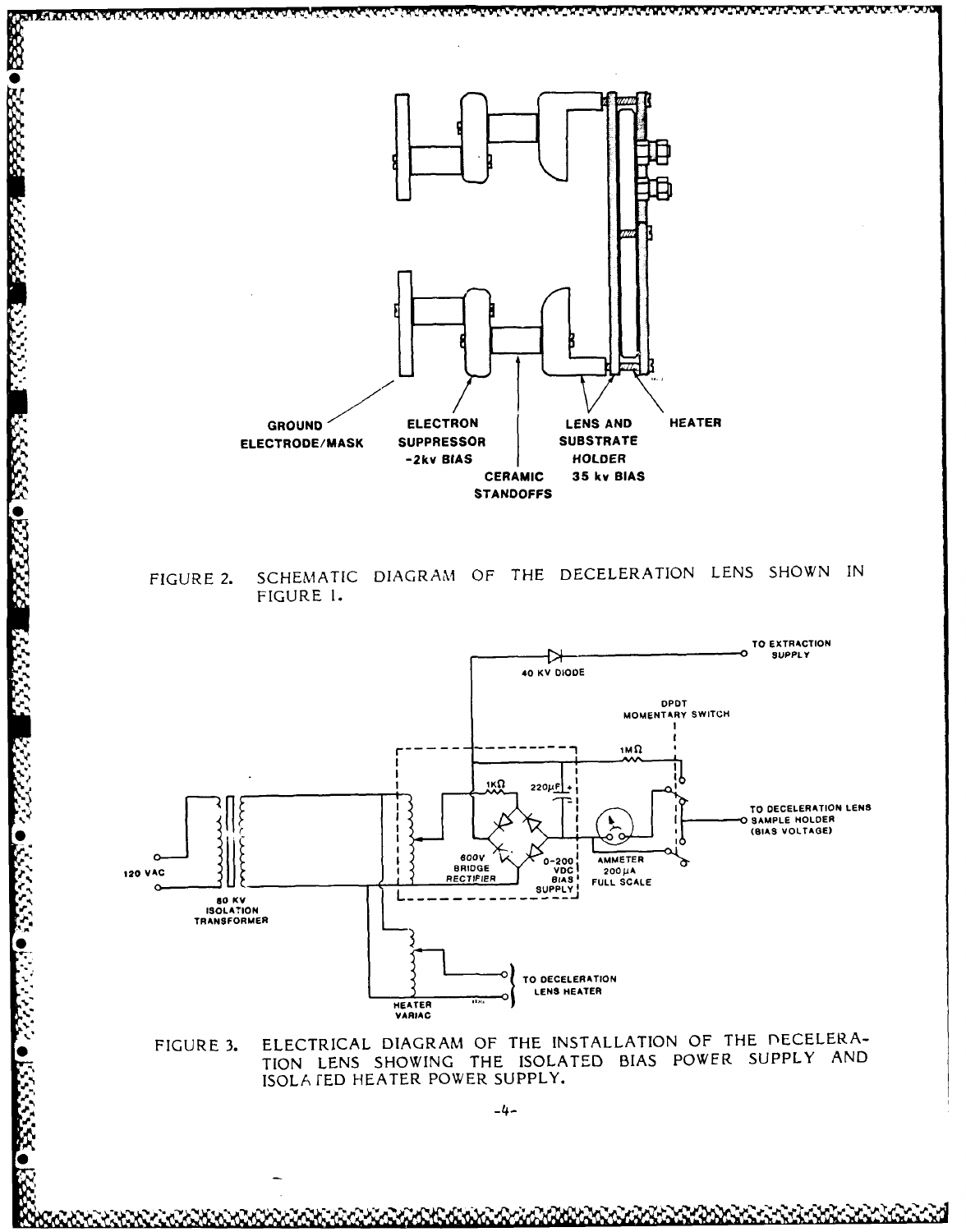Severe arcing problems with the physical geometry of the setup prevented deposition experiments with this deceleration lens until near the end of the program. Experiments were transferred to the non-mass analyzed equipment described in the next section. Only one deposition run for  $10<sup>4</sup>$  seconds was made with the deceleration lens.

4

あいしんしん しんこうどうしゃ マウンシング

**CHILL** 

**CANCE** 

The results of this run are shown in Figure 4, an ESCA profile of the composition of the film. The silicon seen at the surface is due to atomic mixing between the film and the substrate. The concentration of silicon would be expected to be significantly reduced in thicker films. The high oxygen content could be a surface contaminant so the film was sputter etched for one minute which would normally be sufficient to remove about 20 to 30 Angstroms of silicon dioxide. The atomic concentrations of elements in the film (excluding hydrogen) are shown in Table I below. The film was very thin, and it contained a very high oxygen content. The low deposition rate is believed responsible for the high level of contamination seen as even a low partial pressure of oxygen would deposit a thin 'ilm on the surface of a sample in three hours, and given an ion beam to drive it in, this would account for the oxygen in the film. Figure 5 shows an electron channeling pattern of the substrate to the side of the deposited carbon layer, showing its crystal structure clearly, and the pattern (or lack of one) seen from the area covered by the carbon layer. The film did not grow epitaxially, certainly the high oxygen content would have prevented it.

|             | Mass Analyzed | Non-mass Analyzed |
|-------------|---------------|-------------------|
| Ar          | 0.0           | 0.2               |
| $\mathsf C$ | 24.0          | 91.5              |
| Cu          | 0.0           | 0.5               |
| N           | 0.0           | 3.1               |
| $\circ$     | 34.4          | 4.5               |
| Si          | 41.4          | 0.0               |

TABLE **1.** ATOMIC COMPOSITION OF FILMS.

**-5-**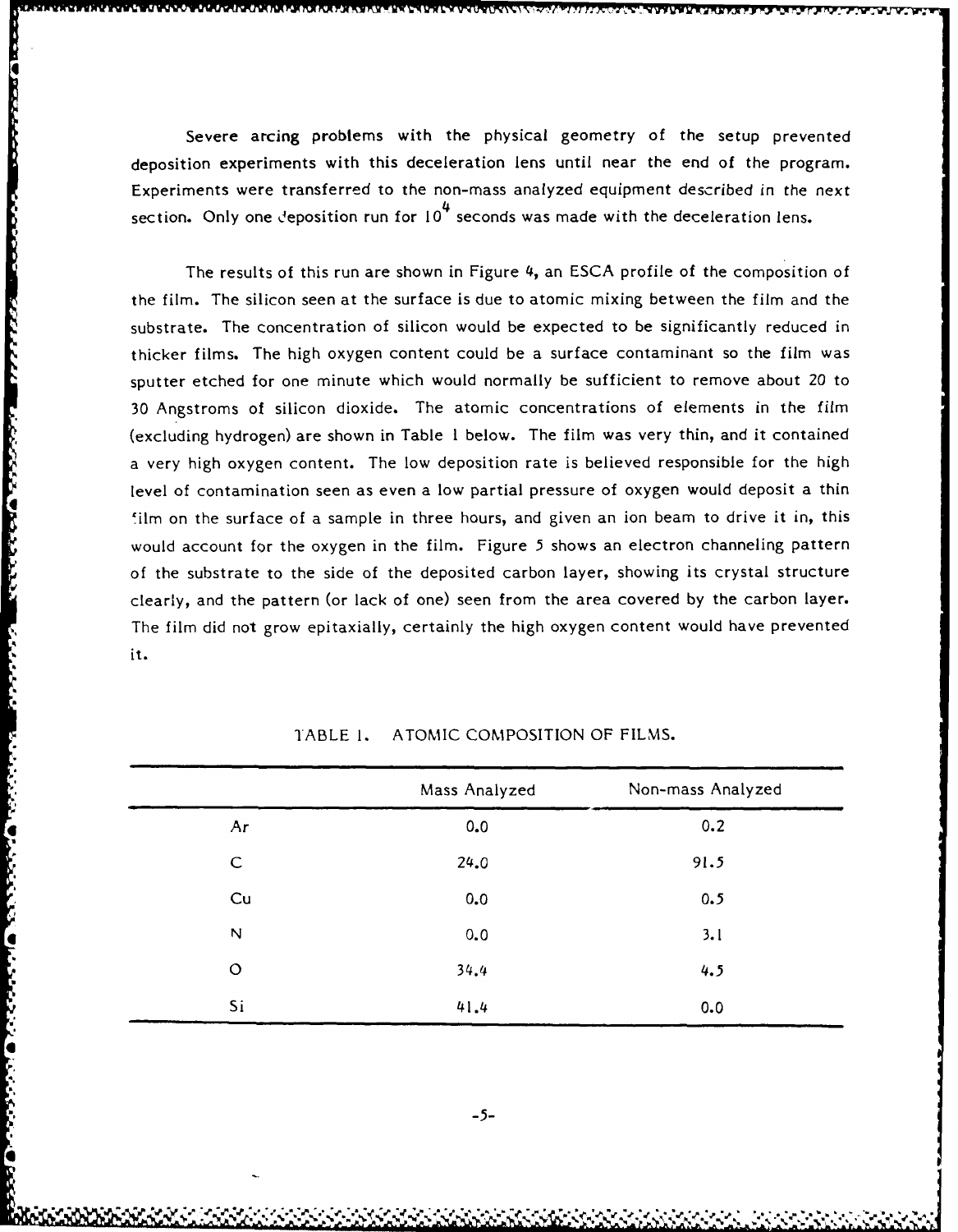

ESCA SURVEY OF MASS-ANALYZED IBD FILM AFTER SPUTTERING FOR ONE MINUTE. FIGURE 4.

923303434375

ANNA XA GERMANIA A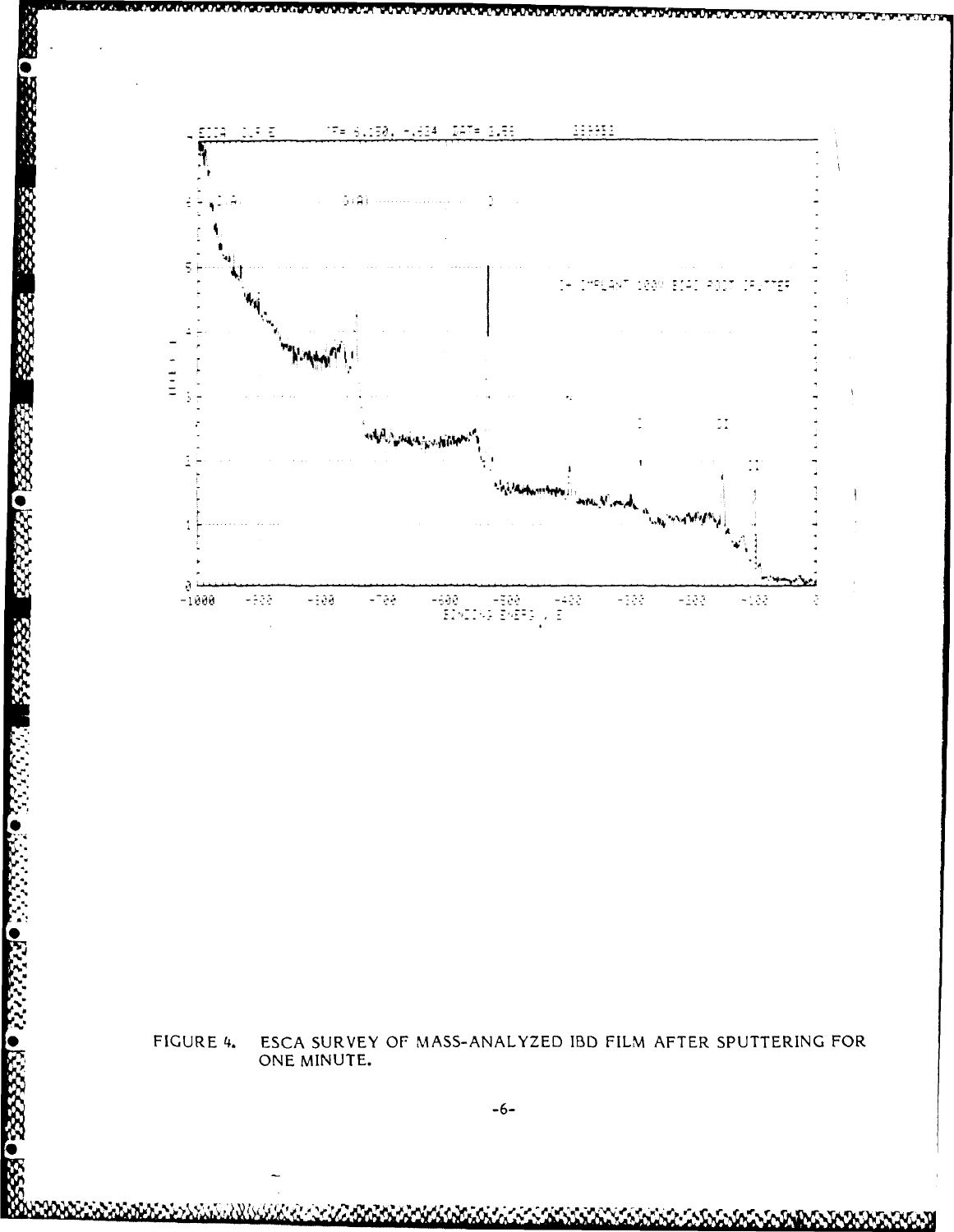





 $(B)$ 

FIGURE 5. ELECTRON CHANNELING PATTERNS SEEN IN IBD FILMS ON SILICON.

- (a) Substrate
- (b) Film

**PRODUCT AND DESCRIPTIONS** 

333330 23333

333353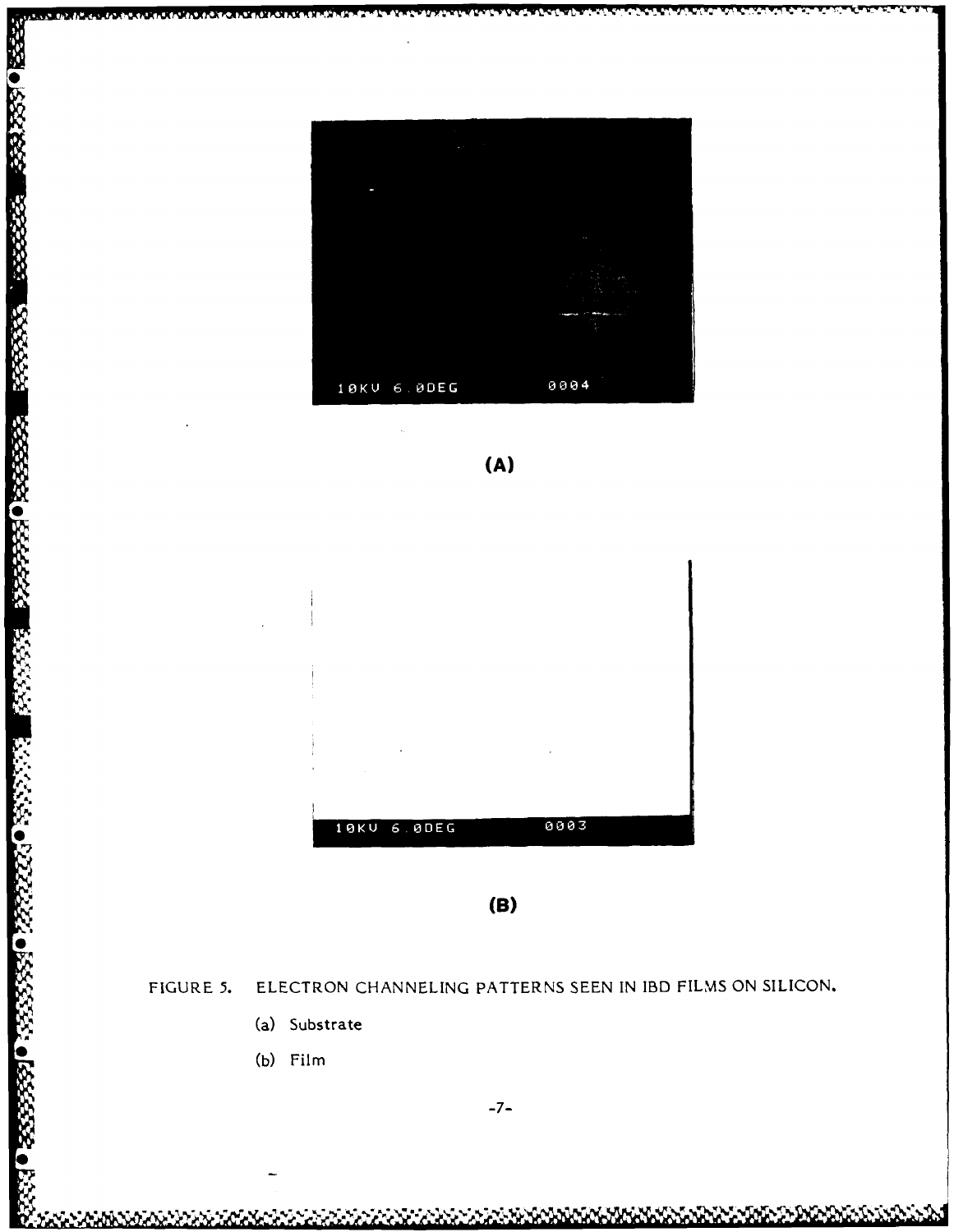## E.2 Non-Mass Analyzed Ion Beam Deposition

as o presente presenta presenta presentato presentato

る●路安安全 ●路安全

The different techniques tested to deposit a diamond film are listed in Table 2. They include the direct ion beam deposition (IBD) of methane  $(CH<sub>h</sub><sup>+</sup>)$  as well as the IBD of a combined argon plus methane beam  $\left( Ar^+ \right)$  plus  $CH^+_4$ ) and finally Ion Beam Enhanced (Assisted) Deposition (IBED) of evaporated carbon films. The purpose of the argon was twofold; to help sustain the ion source as well as providing more nuclear energy loss in the deposition to promote more thermal spikes or displacement collisions thought responsible for creating the local "high-temperature," high pressure regions necessary to form diamond-like films.

**.** The system used to produce these consisted of a high-current, low energy Kaufman type ion source coupler to an electron beam evaporation unit, shown schematically in Figure 6 and pictorially in Figure 7. The ion source was operated in the energy range where previous researchers have seen DLC formation and high enough to not be beam current limited by space charge considerations. The initial depositions used a **3:1** ratio of CH<sub>4</sub> to Ar pressure into the ion source. This produced too high a sputtering yield with no net deposition occurring. This prompted using less argon (i.e., 10:1 CH<sub> $<sub>h</sub>$ </sub> to Ar pressure</sub> ratios) for subsequent runs. Operating with pure methane produced other problems including deterioration of the filament (i.e., formation of tungsten carbide) or the buildup of an insulating layer on the source chamber which quenches the plasma before significant deposition can be performed. The evaporation of carbon was carried out using a electron beam evaporator utilizing a graphite block as a charge source and a quartz crystal oscillator to monitor the deposition rate.

For all cases the measured hardness of the thin DLCs was higher than that of the Si substrates (KHN = 900 at 5 gms). Only one deposition (Ar<sup>+</sup> onto evaporated carbon) did not involve hydrogen as a constituent of the ion beam and the coating produced in this manner displayed extremely fast deterioration when exposed to atmosphere as a result of stress and/or chemical reactivity indicating the importance of incorporating hydrogen in these films for stability.

The variations of the thickness and microhardness are due in part to the falloff of evaporant on the substrate positioned at **450** to both the evaporant flux and ion beam as shown in Figure 6. In addition there are local variations ( $\pm$  15%) within the beam profile affecting sputtering rates and stoichiome tries.

 $-8-$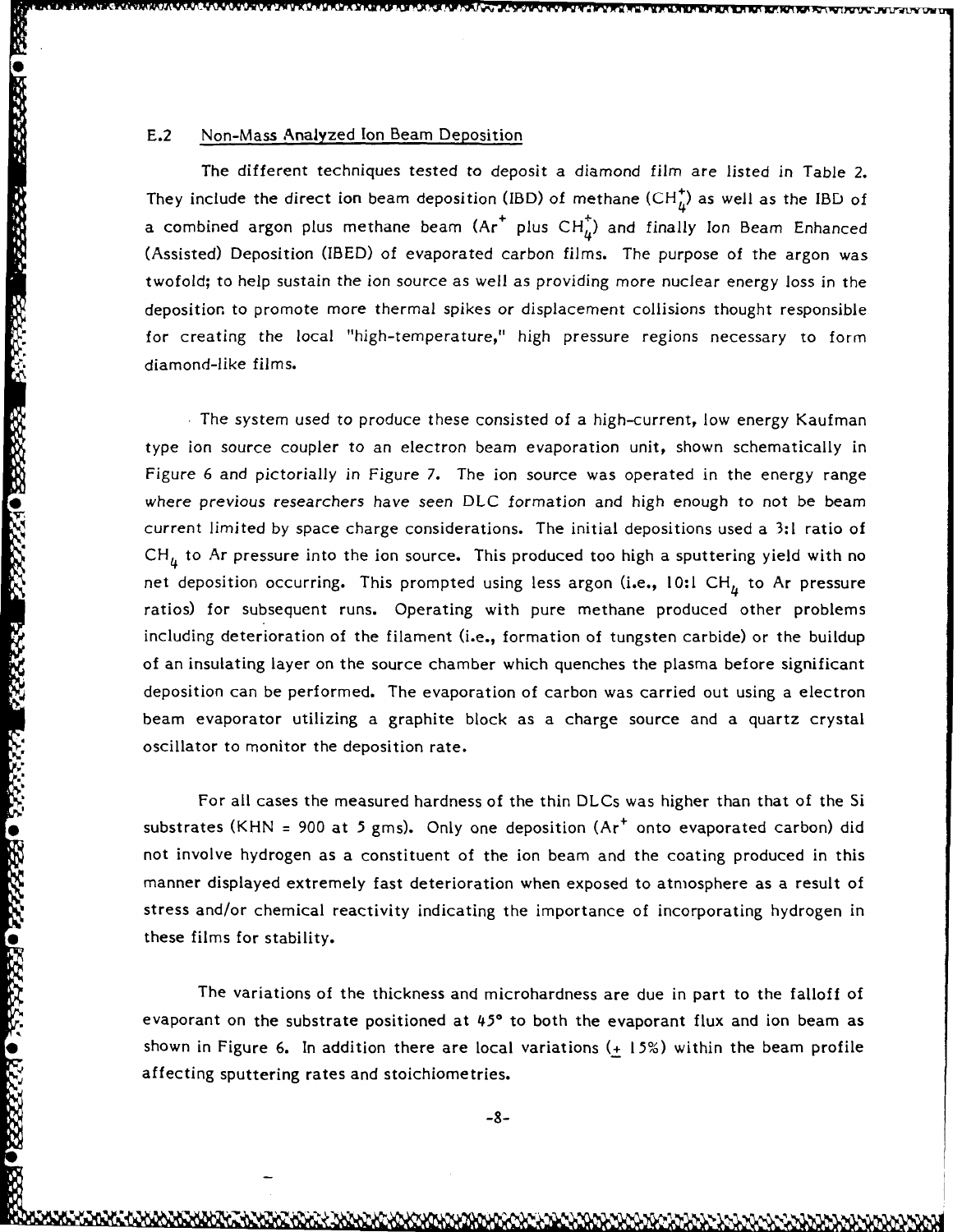### TABLE 2. **ICN** BEAM **DEPOSITION AND** ION BEAM **ASSISTED DEPOSITIONS USED** TO **PRODUCE DIAMOND-LIKE** COATINGS **ON** Si

| <b>DLC</b><br>Description                                                              | Deposition<br>Parameters                                                                    | <b>Thickness</b><br>(Angstroms) | Knoop Hardness<br>KHN(5 gm) | Refractive<br>Index(n)<br><b>Thickness</b> | Friction<br>$-( )$ Steel<br>Si 3 No | Comments                                                                              |
|----------------------------------------------------------------------------------------|---------------------------------------------------------------------------------------------|---------------------------------|-----------------------------|--------------------------------------------|-------------------------------------|---------------------------------------------------------------------------------------|
| Che plus Ar <sup>+</sup><br>3:1                                                        | (111) Si substrate<br>R.1. deposition<br>400 eV, 500 $A/cm^2$<br>beam                       |                                 | 1150                        | No results<br>absorbing film               | $0.24 - 0.74$<br>0, 2<br>10:1       | More sputtering than<br>deposition, go to leaner<br>mixture                           |
| Ch.                                                                                    | $(111)$ Si, R.T.<br>I hr run<br>400 eV, $130$ A/cm <sup>2</sup>                             |                                 | 1200                        | $1.52 - 1.65$                              | 0, 2<br>0.18                        |                                                                                       |
| Ar <sup>+</sup> beam onto<br>evaporated carbon                                         | $(111)$ Si, R.T.<br>400 eV<br>$100 A/cm^2$ , $1-8$<br>A/sec                                 |                                 | 1000                        | $2.45 - 2.51$                              | 0, 23<br>0.21                       | Deposit on glass witness<br>plate exfoliated imme-<br>diately upon exposure to<br>air |
| CHI plus Ar <sup>+</sup><br>(10:1) beam onto<br>evaporated C                           | $(111)$ Si, R.T.<br>400 eV, 300<br>micro A/cm <sup>2</sup><br>3-5 Å/sec (30 min)            | 2000-2900                       | 1400-1700                   | $2.1 - 2.2$                                | $\blacksquare$                      |                                                                                       |
| CHt plus Ar*<br>$(10:1)$ on evap. $C$                                                  | $(111)$ Si, $400^{\circ}$<br>substrate, 400 eV.<br>300 A beam<br>3-6 Å/sec (25 min)         | 5200-7200                       | 1300-1900                   | 2.55-2.63                                  |                                     |                                                                                       |
| $Cha$ plus $Ar+$<br>$(10:1)$ on evap. $C$                                              | $(111)$ Si, R.T.<br>400 eV, 120 $A/cm^2$<br>$0.5 - 1.5$ A/sec<br>$(20 \text{ min})$         | 1600-2750                       | 1200-1400                   | 2.50-2.65                                  |                                     | Selected area seeded with<br>diamond polishing compound<br>with no effect noted.      |
| CH4 plus Ar <sup>+</sup><br>(10:1)                                                     | (100) Si, 400°C<br>500 eV, 350 A<br>$(50 \text{ min})$                                      | 1400                            | 1600                        | 2.30-2.45                                  | 0.3<br>0.19                         |                                                                                       |
| Ar sputtering C<br>onto Si while<br>simultaneously<br>bombarding de-<br>posited carbon | $(111)$ Si, R.T.<br>1000 eV Ar*<br>soutter beam<br>$(1.2-1.7 \text{ A/cm}^2)$<br>150-300 µA | 2100-2800                       | 1130-1250                   | 2.50                                       | 0,8<br>0,7                          | $R.T. = room temperature$<br>about 25°C                                               |

**0**

XXX

●

※ 1255550 5555553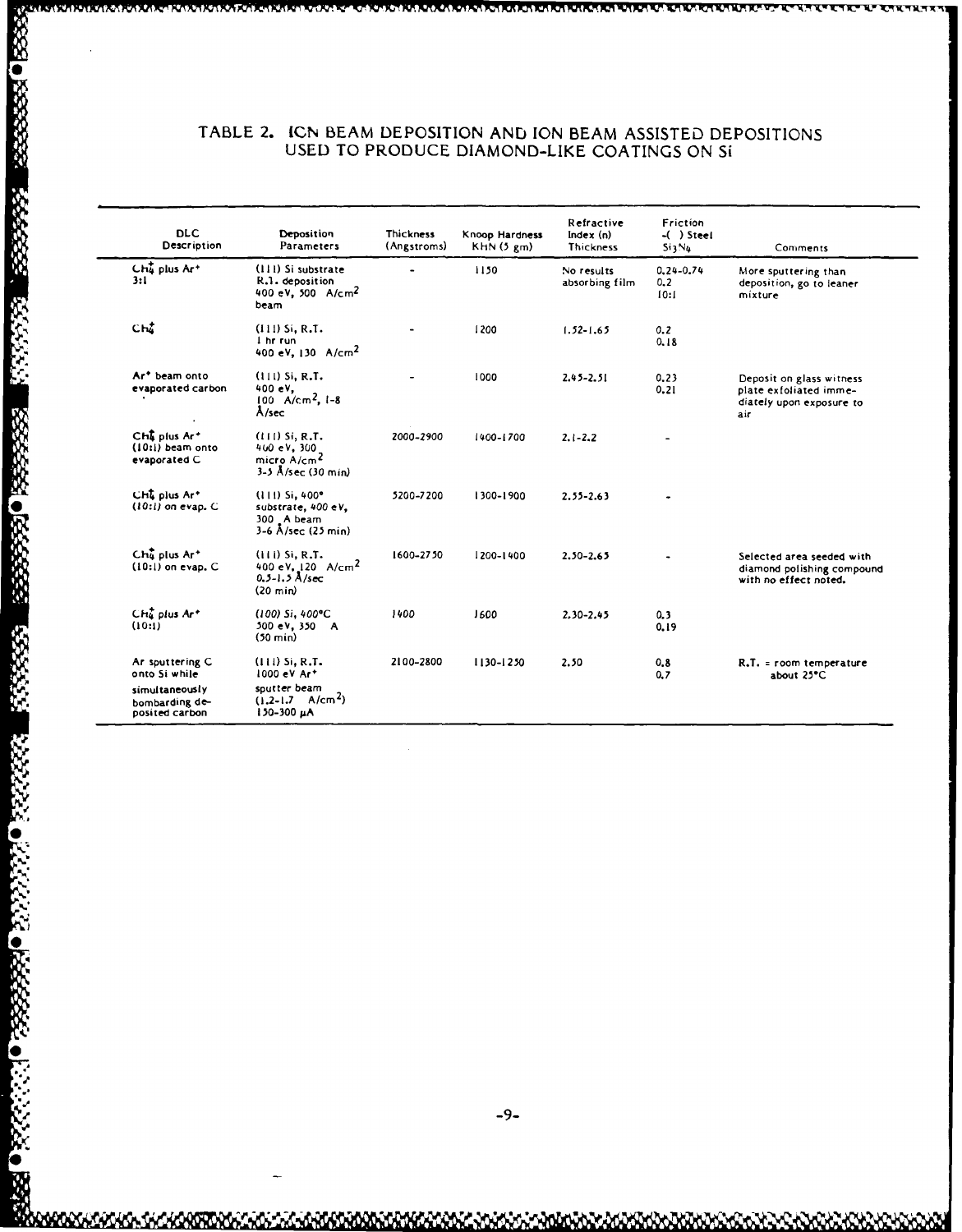

<u>ممتعال</u>

NGGGGGGA BGGGGGGA NGGGGGA KAGASA NGGGGA G

والمكفاعات

Okamasa Onamara Ohmandin Okanasa Ohn

SCHEMATIC OF SPIRE'S IBED SYSTEM. FIGURE 6.



PHOTOGRAPH OF IBED SYSTEM. FIGURE 7.

 $-10-$